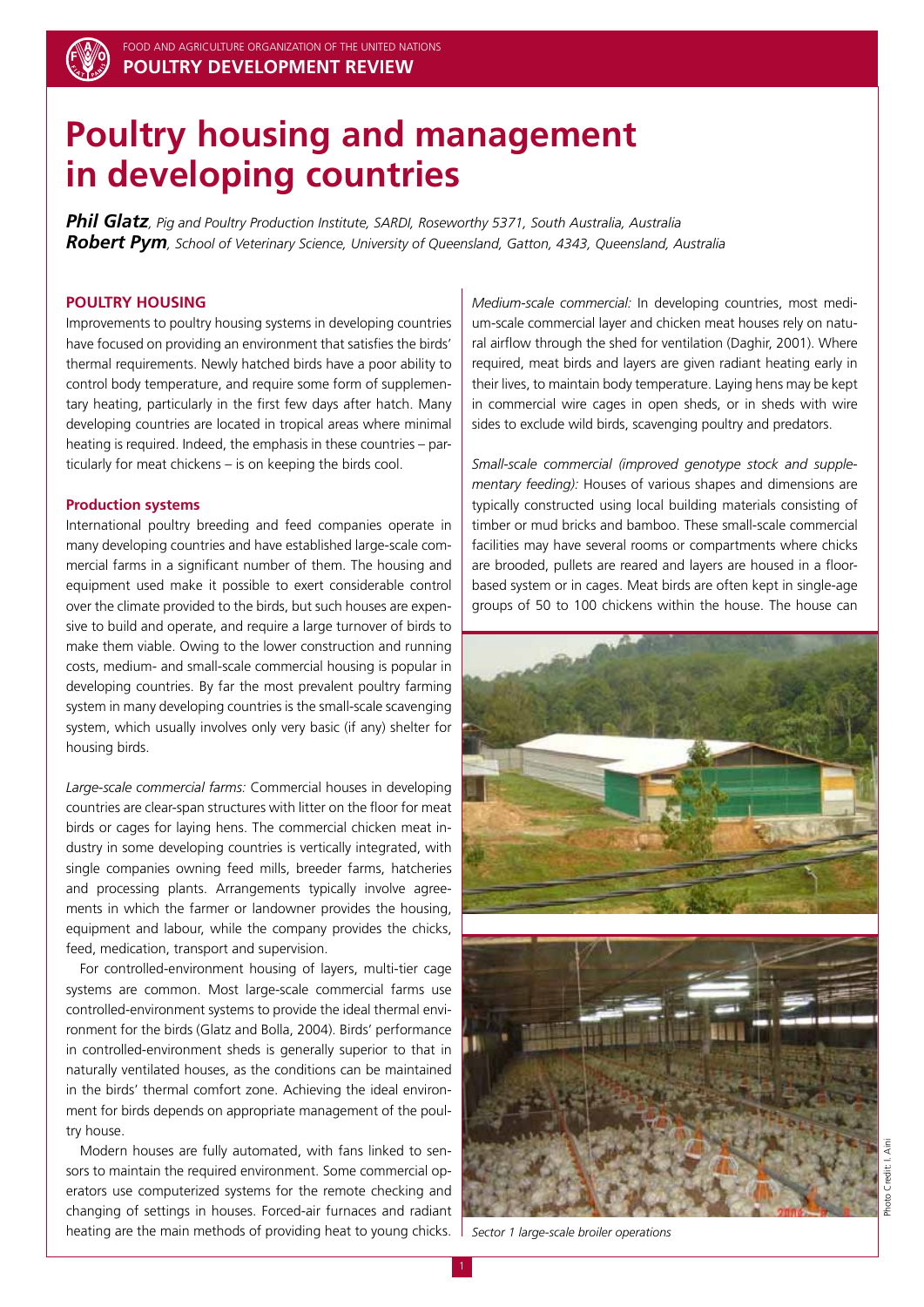## **Poultry Development Review •** *Poultry housing and management in developing countries*



*Sector 2 medium-scale layer and broiler operations*

*Sector 3 small-scale commercial houses*

be used as night shelter for birds that forage under free-range conditions or that are confined to an outdoor pen during the day.

*Small-scale semi-scavenging system using indigenous birds:*  When provided, shelters are made from various materials, including wood and leaf material from local trees or shrubs. Birds in the household flock are typically housed overnight in the shelter, and

2009). If no special structure is provided, the birds sometimes shelter overnight under the farmer's house or even inside the house with the family. Where provided, the usually rudimentary house comprises posts, a thatch or scrap iron roof, and thatch or scrap wire netting walls. Feeders, perches, drinkers and nest boxes made from local materials are sometimes provided, and special shelters of a wide variety of designs and constructions are sometimes used to house broody hens with their chicks.



Photo Credit: Karma Nidup

Photo Credit: Karma Nidup

Photo Credit: I. Aini

Photo Credit: I

*Sector 4 small-scale, semi-scavenging poultry production*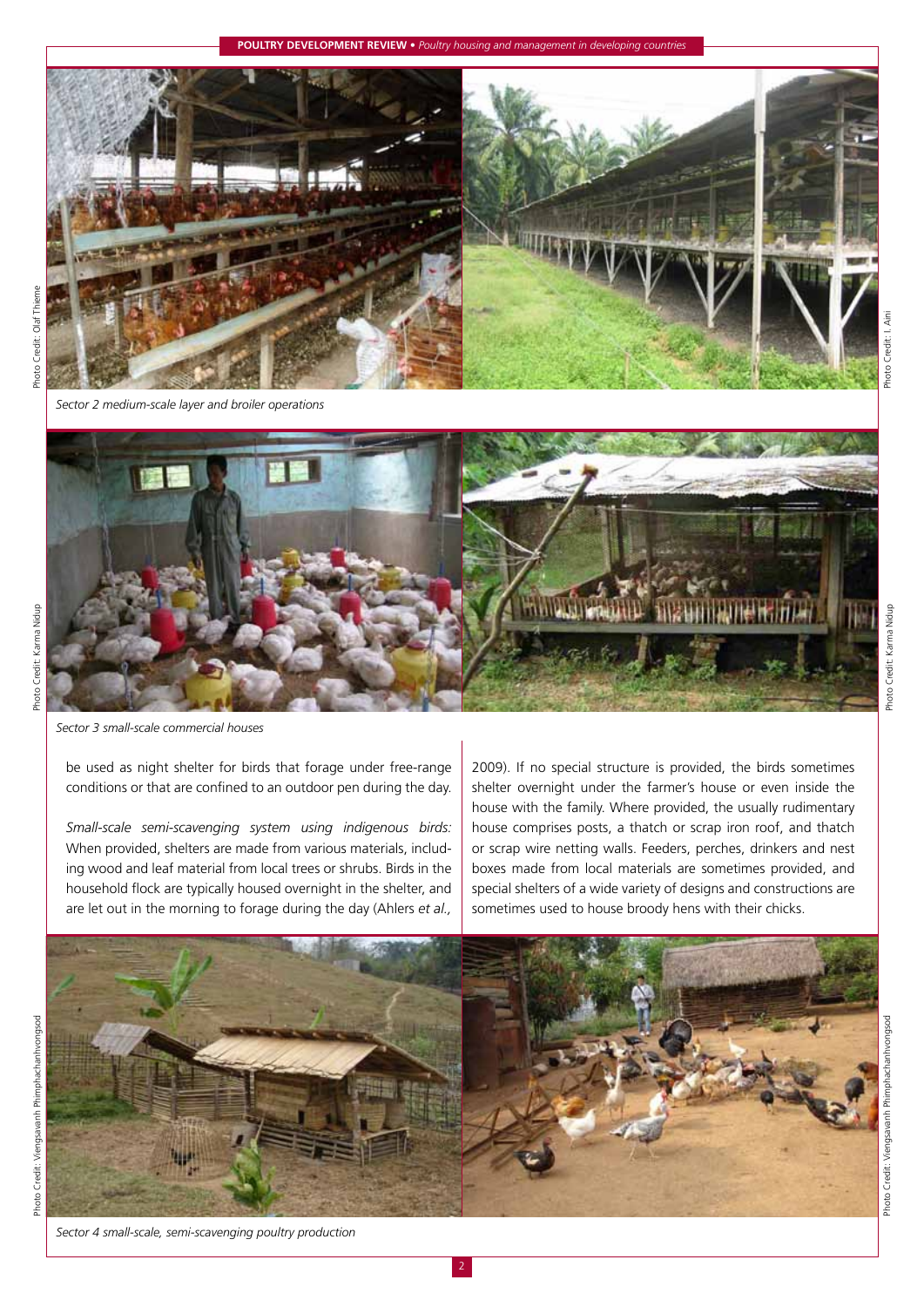# **Ventilation management**

All poultry houses need some form of ventilation to ensure an adequate supply of oxygen, while removing carbon dioxide, other waste gases and dust. In commercial operations, minimum ventilation is often practised in colder climates, but not generally in tropical ones (Glatz and Bolla, 2004).

In large-scale automated operations, correct air distribution can be achieved using a negative pressure ventilation system. When chicks are very young, or in colder climates, the air from the inlets should be directed towards the roof, to mix with the warm air there and circulate throughout the shed. With older birds and in warmer temperatures, the incoming air is directed down towards the birds, and helps to keep them cool. Evaporative cooling pads can be placed in the air inlets to keep birds cool in hot weather. Tunnel ventilation is the most effective ventilation system for large houses in hot weather.

*Tunnel ventilation:* These systems are popular in hot climates. Exhaust fans are placed at one end of the house or in the middle of the shed, and air is drawn through the length of the house, removing heat, moisture and dust. Evaporative cooling pads are located at the air inlets. The energy released during evaporation reduces the air temperature, and the resulting airflow creates a cooling effect, which can reduce the shed temperature by 10 °C or more, depending on humidity. Maximum evaporation is achieved when water pumps are set to provide enough pad moisture to ensure optimum water evaporation. If too much water is added to the pads, it is likely to lead to higher relative humidity and temperatures in the shed.



Photo Credit: Robert Pym



*Fogging systems:* Fogging systems are sometimes used to reduce the shed temperature. Fogging works best in dry climates, and usually involves several rows of high-pressure nozzles that release a fine mist throughout the house. The cooling effect is significantly increased by airflow from the use of fans within the shed.

Natural ventilation is common in medium- and small-scale operations and in areas where the climatic conditions are similar to the temperatures required by birds. Ventilation is usually provided by prevailing breezes. Natural ventilation works best in poultry sheds where the long axis runs east to west, to avoid heating of the sidewalls by the sun during the morning and afternoon.

# **Poultry management**

The aim of management is to provide the conditions that ensure optimum performance of the birds (Bell and Weaver, 2001). Given reasonable conditions, broody hens are very successful at hatching their chicks, but good hatchability using artificial incubation (both large and small) relies on careful management of temperature, humidity, ventilation, position and egg turning. During incubation, the egg loses water vapour through its shell. The rate of water loss depends on both the shell structure and the humidity of the air surrounding the egg. The quality of the hatch also depends on the age and health of the breeder flock, and on the evenness and cleanliness of the eggs set.

## **Factors involved in poultry management**

Poultry management involves monitoring poultry health; ensuring that the poultry house is maintained with appropriate brooding, rearing, growing and laying conditions; and ensuring that recommended vaccinations are given and appropriate feeding programmes are used. In developing countries, it is often difficult to achieve optimum performance from birds, owing to less-thanoptimal housing conditions and lack of quality feed, vaccines and trained staff.

# **Breed effects**

Owing to their superior production, commercial hybrids of high genetic merit are often used in developing countries, but are not well-suited to tropical environments (see Poultry Development Review on Poultry genetics and breeding in developing countries). These birds are sensitive to changes in the diet and to high ambient temperature, and require skilled stockpersons to manage them. Indigenous poultry can cope better with the harsh conditions often prevailing in developing countries, and good management will improve their performance. This can be achieved by using good housing, protecting the birds from predators, and providing them with the environmental conditions that allow them to achieve maximum profitability.

#### **Temperature effects**

Farmers need to compensate for undesirable climatic conditions by manipulating control systems or modifying the house to ensure that the welfare and environmental needs of the birds are satisfied. Environmental extremes (heat and cold stress, excessive or inadequate ventilation, poor air quality) can be managed if the design of the poultry house is appropriate for the conditions. Birds require adequate space, sufficient feed to meet their nu-*Tunnel-ventilated broiler house: exterior and interior views* **the set of the stritional requirements, and an adequate supply of good-quality**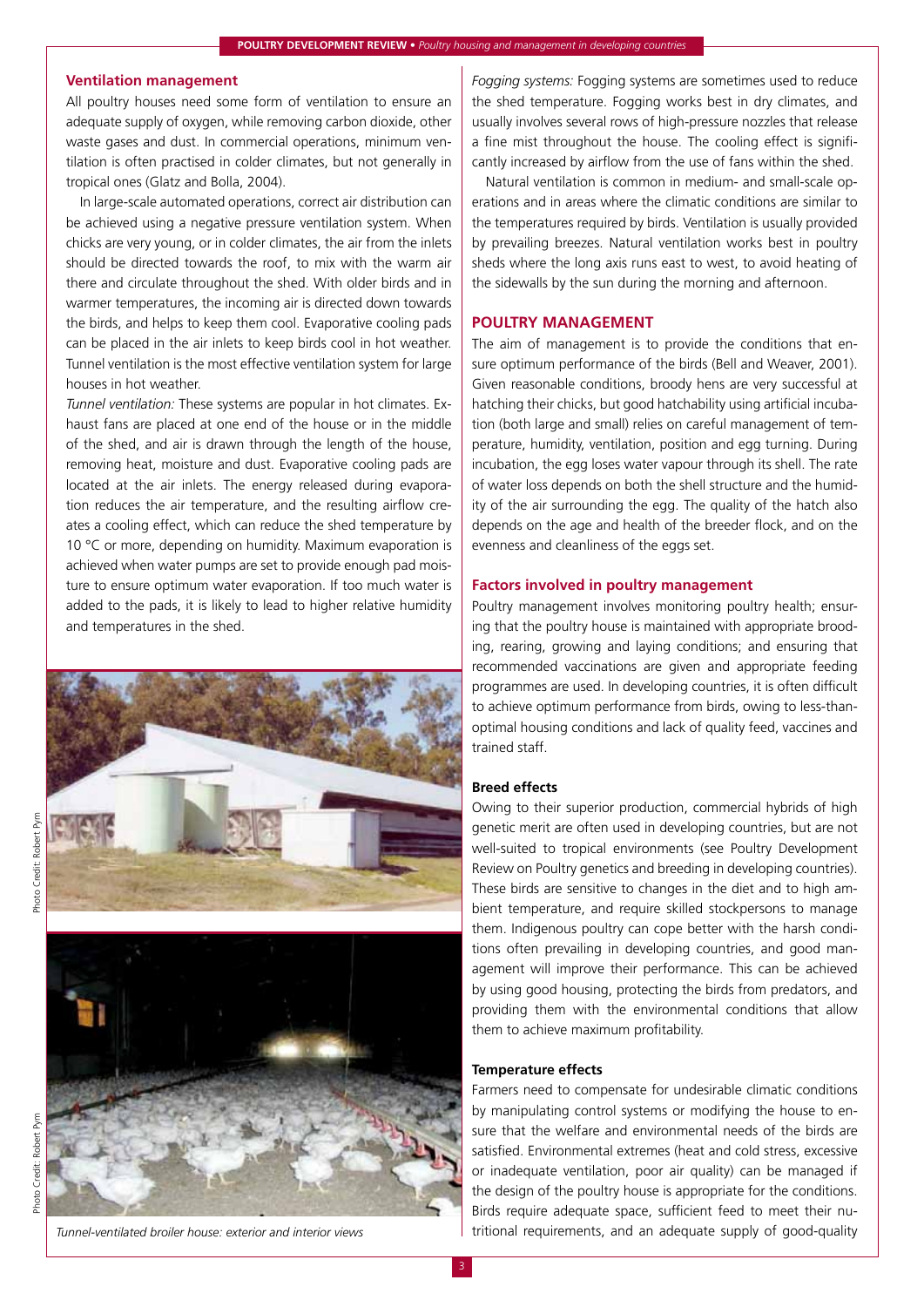water. Use of a stringent quarantine programme to prevent disease is an essential element of good management, and farmers must be able to recognize disease and treat it as soon as possible. A suitable vaccination and medication programme is essential in commercial operations.

# **Effects of nutrition**

Managers need to ensure that the diets provided to birds in commercial operations meet the nutrient requirements of each age group and strain of chickens (see Poultry Development Review on Poultry feed availability and nutrition in developing countries). Smallholder systems in developing countries typically place less emphasis on achieving maximum production, and more on maximizing profitability by using diets comprised mainly of local feedstuff ingredients, rather than imported feeds. Key management practices by farmers who mix their own feed include ensuring that micro-ingredients are kept cool, mouldy ingredients are not used, and storage facilities are weather- and rodent-proof.

# **Importance of good hygiene**

An essential management task is to maintain clean sheds, surroundings and equipment. A clean shed improves health and limits parasites, dust and microbial contamination, while clean shed surroundings reduce vermin and fly loads. This is important not only for litter and manure management but also for biosecurity. Removal of residual feed from feeders is an important practice critical to the health of the flock. Another important management task is to sanitize sheds to minimize the risk of disease to incoming flocks of birds. Maintaining high flock health status is essential, and routine vaccination programmes for a number of diseases are typically in place, particularly in larger-scale operations. Some vaccinations are carried out at the hatchery, but it is essential that a proper vaccination schedule be established and that vaccination protocols be complied with.

## **Litter materials and management**

Broiler litter is the material used as bedding in poultry houses to absorb faecal waste from birds and to make the floor of the house easy to manage. Common litter materials are wood shavings, chopped straw, sawdust, shredded paper and rice hulls, and a wide range of other materials are used in different regions around the world. Litter should be light, friable, non-compressible, absorbent, quick to dry, of low thermal conductivity and – very important – cheap. After use, the litter comprises poultry manure, the original litter material, feathers and spilled feed. The litter quality in a shed is determined by the type of diet, the temperature and the humidity. The recommended depth for litter is between 10 and 20 cm. Sawdust can result in high dust levels and respiratory problems. Dust particles in the litter capable of causing health problems in the birds are derived from dried faeces, feathers, skin and litter; their adverse effects arise because they carry or incorporate bacteria, fungi and gases.

## **Management of lighting**

Poultry have seasonal and daily biological rhythms, both of which are mediated by light, particularly day length. For day length to exert its controlling effect, there needs to be a dark phase (night) when light levels should be less than 0.5 lux. Day length and light intensity during the breeder bird's life have an important role in development of the reproductive system. The difference in day lengths and light intensities between the rearing and the laying phases is the principal factor responsible for controlling and stimulating ovarian and testicular development (Lewis and Morris, 2006). The response to increases in day length and lighting intensity depends on the body weight profile during rearing, which in turn depend on the nutritional regime. The effects of light are predominantly on the rate of sexual maturation and egg production.

The two types of artificial lighting commonly provided are incandescent and fluorescent. Incandescent globes are cheaper to install, but have lower light efficiency and a shorter life. Fluorescent lights are three to four times as efficient and last about ten times as long, but have variable performance in cold weather. The colour of the light rays has an effect on chickens' productivity. For example, green and blue lights improve growth, and lower age at sexual maturity, while red, orange and yellow lights increase age at sexual maturity, and red and orange lights stimulate egg production. Birds are calmer in blue light, so blue lights are recommended for use during depopulation in commercial operations.

*Lighting programmes for broilers:* Lighting programmes for commercial broiler operations vary widely from company to company, and depend on the strain of bird used, the housing type (naturally ventilated versus controlled-environment), the geographical location and the season. Where light can be excluded from sheds, birds are typically reared under low-intensity (5 to 10 lux) lighting, to keep them calm and to prevent feather pecking. During early brooding, 25 lux is used to stimulate feeding.

*Lighting programmes for layers and breeders:* Light is critical for the onset and maintenance of egg production. Increasing day length (from winter to summer) during the rearing period stimulates the onset of sexual maturity, whereas shortening day length (from summer to winter) has the opposite effect. Early onset of lay may not be beneficial as it may predispose to reproductive problems. Where artificial lighting is possible, a constant day length (of between 12 to 16 hours per day) during the rearing period has been shown to result in a delayed onset of lay, and is the preferred rearing treatment. Shortening day length or too little light will discourage egg production, and must be avoided once the birds are in lay.

### **Stockpersonship**

Farmers and their staff play a critical role in looking after the birds and maximizing productivity. They need to empathize with and care about their birds, and to avoid exposing them to adverse situations that may cause stress (see Poultry Development Review on Poultry welfare in developing countries). The people responsible for the care of poultry should be well trained, experienced and dedicated. The first task for poultry staff is to learn how to carry out routine checks on the birds, so they can identify what is normal in the flock and what the signs of trouble are. Good stock attendants minimize the risks to their animals' health and welfare. By doing this, they allow production to reach its potential, while treating the animals with care (Barnett and Glatz, 2004). This is sometimes called "stockpersonship". Staff should be able to identify quickly